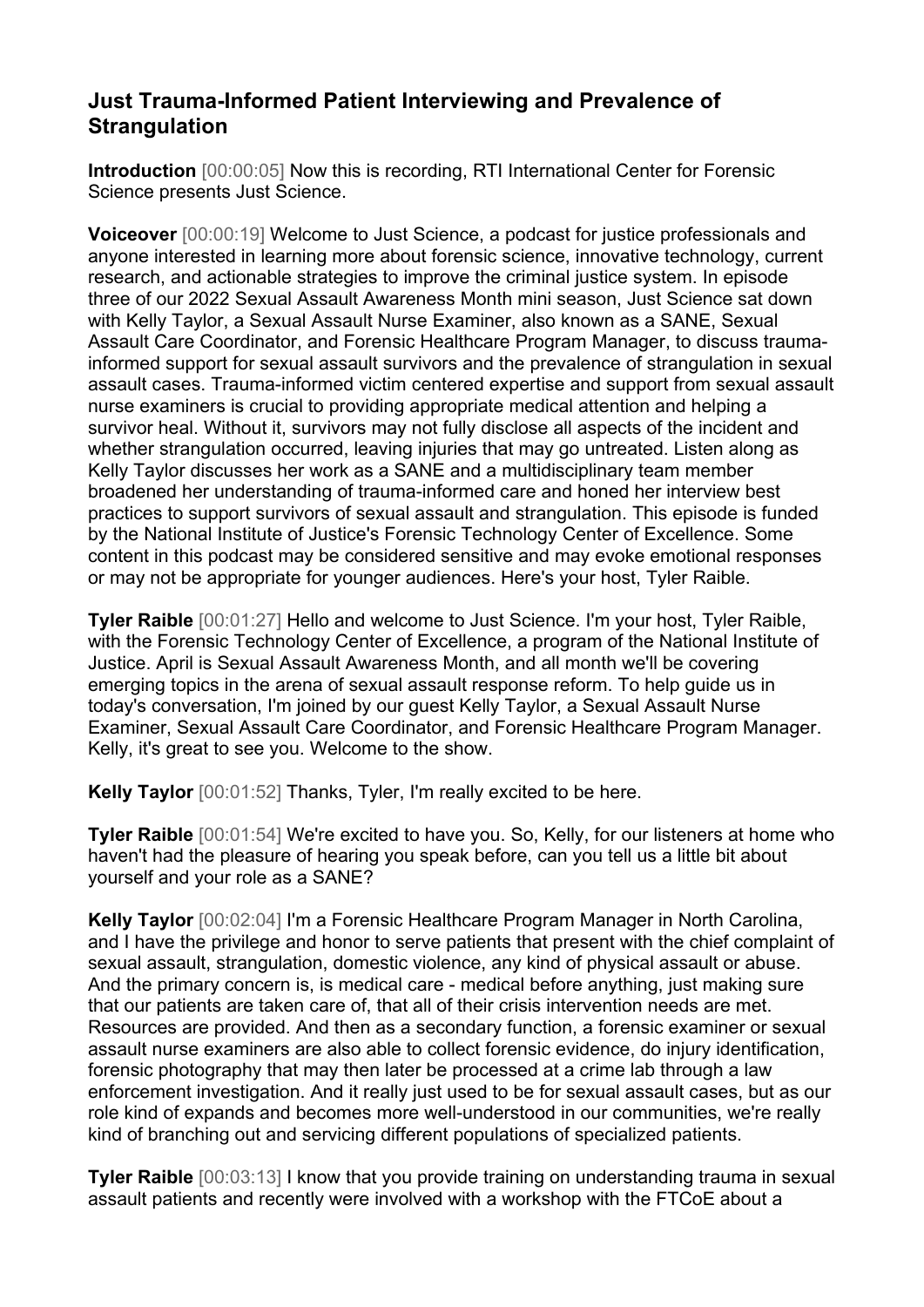similar topic. So can you tell us a little bit about how did you get started in this kind of understanding trauma facet of your job?

**Kelly Taylor** [00:03:30] Sure. So I just kind of noticed that where we were having a little bit of a gap with our patients and kind of through our multidisciplinary teams of working with law enforcement and advocacy and medical communities was that we were all kind of interviewing patients differently, and we really just kind of needed to start to train together and work together so that we had a more cohesive flow in how we were all providing warm handoffs and how we were all speaking to victims and survivors of crime. And so I really just kind of started in our local area just reaching out to my counterparts in different agencies, rape crisis centers, law enforcement, legal communities. And I said, you know, really, does anyone have an interest in all of us coming together and having a seat at the same table and learning together and growing together so our process is really cohesive, and I just had this great response from everyone. They said, yes, we need to know this information. And so I really started doing a lot of research, attending a lot of courses and just realizing that as we evolve, we know better so we do better. And so how we are interviewing victims of crime, it just needs to evolve with our amazing technologies of, you know, of our hard sciences, our DNA, all that's advancing, and we need our soft sciences to advance as well, too - how we're speaking and interviewing victims and witnesses of crimes. And then we started implementing, you know, these techniques and just this trauma-informed interviewing technique, and we just saw these huge positive results. My patients were just feeling so much more understood and accepted, and we were just noticing that there was just more of a sense of people willing to participate with the different disciplines because they didn't feel so lost or on their own or judged. And we just started getting really positive feedback from our patients. And then I kind of started putting teaching out there and partnering with different agencies and law enforcement and developed, you know, kind of a teaching course for trauma-informed interviewing from my medical perspective. And it's really just empathy and compassion and slowing down and active listening. And it's just really something that I feel that people have really latched on to and they've started to embrace it.

**Tyler Raible** [00:05:50] I really enjoy the counterpoint between this concept of medical facilities being sterile and then you flipping that motif and making it a, a warmer place through this, this trauma-informed approach. One thing I am interested in is, you know, when you're working with these other agencies, law enforcement, maybe even District Attorney offices on the effects of trauma on patients, is this a unique relationship? Do you see this kind of reflected in peers at different medical facilities or different organizations?

**Kelly Taylor** [00:06:22] Yeah, Tyler, we really do. Kind of back to your first point about hospitals can sometimes be, you know, very sterile and- and frightening, we find that to be true. You know, my background is in emergency and trauma medicine, so I've always really been a nurse in an ER or a trauma unit. And ERs can be really, really scary places. They can be very intimidating. They're very fast paced, typically can be very overcrowded. And so navigating that can be really intimidating and really frightening. And so I think it's important that health care providers, especially in emergency settings, are coming up with a plan to make this less intimidating so that people will present to us. And then we also face challenges with the pandemic and people's apprehension to present to hospitals and emergency departments. So being really cognitive of that and having a plan in place before how we're going to handle this and what does our process look like? And even in emergency departments that may not have a high volume of sexual assault, strangulation, domestic violence, and physical assault patients, I think it's really important that you get your plan in place early before you need it, you know, like part of your natural process. The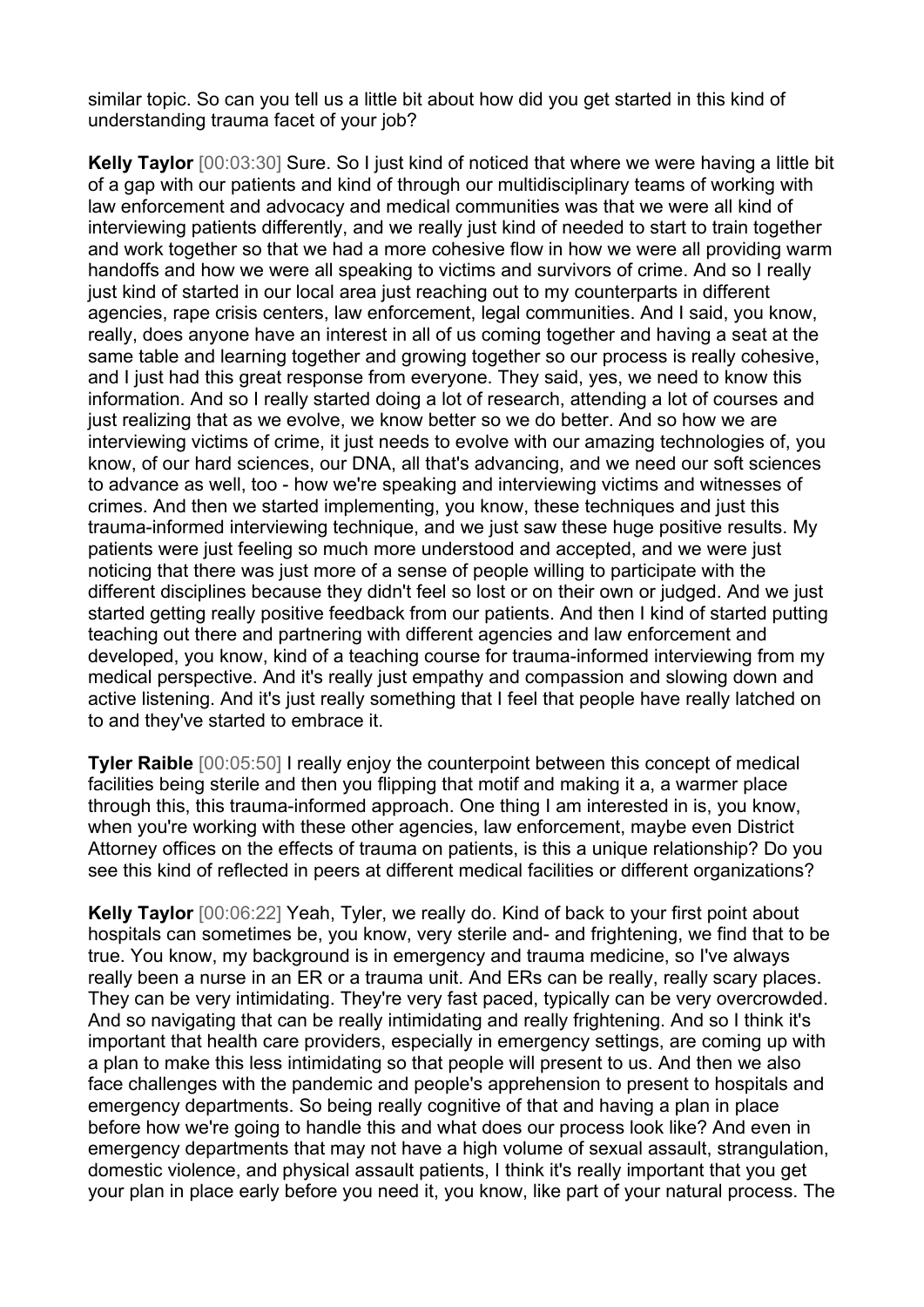staff will feel better, and it will provide a confidence for the staff that will make those patients feel more comfortable. And then that also spills over into getting your plan in place with your other agencies, with your multidisciplinary team. You know, we shouldn't be meeting each other at two o'clock in the morning in an emergency department. We should already know each other. So I think with that warm handoff I was speaking about, I make it a point to know all of our victim advocates and our law enforcement. So therefore, when I go into an emergency department in the middle of the night and there's a patient sitting there with a victim advocate, they've already developed that rapport and you know, they're well on their way to establishing a relationship. Victim advocates, we can learn a lot from them. I feel like these things that are just becoming, you know, so groundbreaking to us with, you know, empathy and compassion and active listening, I feel like they've been doing this forever. And we should really be taking a page from their book, and I do. And so I feel like that if I already have a relationship established with that victim advocate, that transfer of trust is going to seem so much more reasonable for the patient that's sitting before us. And then in turn, it's my, you know, it's my responsibility to kind of do that warm handoff with law enforcement. Because if we're really coming from a patient-centered, victim-centered approach, it's not about us - really about that patient that's sitting before us and doing everything that we can to facilitate their comfort, their emotional safety, their physical safety. That's part of what we should be doing. And so I think the biggest thing I would stress is get your teams and your processes together before you ever need them. We found what worked for us is once a month, we do a multidisciplinary lunch. We have a guest speaker, we do a lunch and learn. And you know, what we found is that when you sit down with your colleagues, you know, maybe colleagues that you would never come across otherwise and you learn together at the same table, when you go into that emergency room at two o'clock in the morning and you're already familiar with that person, there's a trust there. There's a safety there. I think that that just automatically genuinely transports on to the person that's in need of services.

**Tyler Raible** [00:09:37] Kelly, as a sexual assault nurse examiner, SANE, can you tell our audience a little bit about what happens during a sexual assault medical forensic exam?

**Kelly Taylor** [00:09:47] When a patient presents to a hospital or an emergency department, obviously, as we already talked about before, the primary focus is going to be that medical care. And so really, we let the patients very much direct where it goes from there. We're obviously going to do whatever interventions we need to do both medical, crisis interventions, things like that. If a patient then elects to have evidence collected, at that point, you would call in your SANE nurses, your specialized team to deliver those services. Once they arrive there, we're going to get a history from all of our patients that's really going to drive our exam and determine what evidence may or may not need to be collected. And it's a long process. You know, it's really important that we, as health care providers, are doing really good expectation management with our patients and also with the services that may be at the hospital with them - behavioral health or crisis intervention, social work services - because it's really important that they understand what an entire forensic exam may entail. You know, we may have a patient that is unfamiliar with the fact that this process could take several hours, you know, four, five, six hours. And so as much as they may want to engage in that process, it may not be feasible for them at that moment in time, they may have other concerns. So it's really important having that conversation upfront and letting them know what it entails and then allowing them to make the decisions and be a partner in guiding their own care. If a patient does elect to have the evidence collected, it's- what's really done is a history driven head to toe exam that still entails medical care along the way, and I think the key is just really that open communication and the patient understanding that they still have options in this process.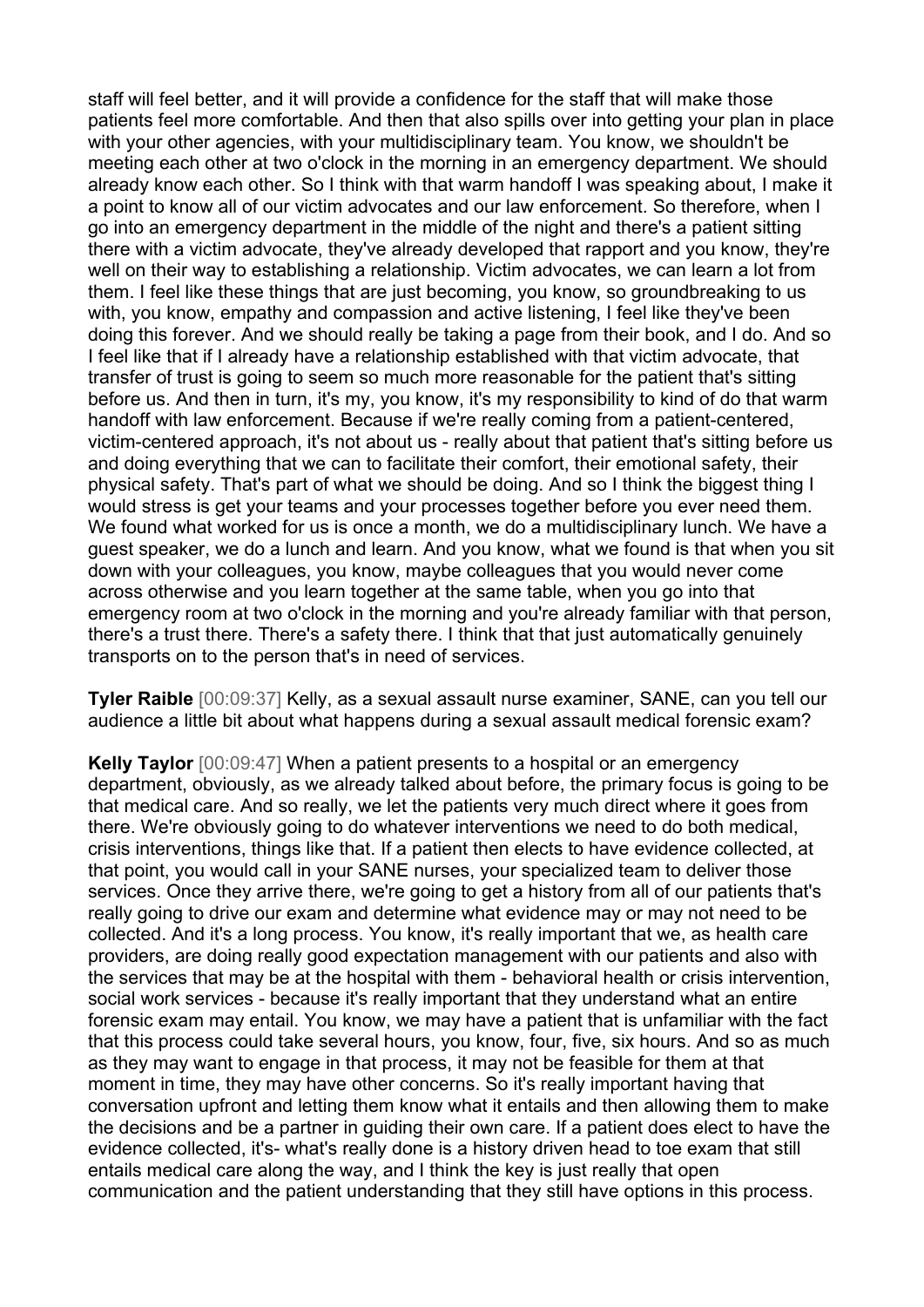**Tyler Raible** [00:11:40] So during the process of working with, with a survivor, of working with the patient, and you're finding out all of the circumstances that are involved with the assault, you work pretty hard to create more of a safe and caring environment. Why? What is the added value of this extra level of effort to create this safe environment for your patient?

**Kelly Taylor** [00:12:01] Sexual assault, strangulation, physical assault - that creates a level of vulnerability within people. And, you know, people that are already feeling vulnerable are not going to choose to make themselves more vulnerable by opening up to, in essence, strangers if they don't feel like we're invested in them. If they don't feel like we care about them, if they don't feel like we're listening to them, that's human nature. You know, you're not going to make yourself more vulnerable to people and places that you feel is not going to add value to what you're doing. So I think us being aware of this level of vulnerability is really important and providing that emotional safety, that physical safety, that comfort, that empathy, that hey, you, you are safe with me. You are not only physically safe in this building, but you are emotionally safe with me to speak with me. And just that understanding that this is hard to talk about, this is hard to express. And, you know, information is only useful if it's shared, and that's true for every discipline. If our patients aren't sharing information with us because they don't feel safe with us, you know that's on us. We need to make sure that we're providing an environment where people feel comfortable enough to share the information that we need to do whatever our job is, whether that's health care or law enforcement or advocacy. We need to just take that moment understanding that empathy goes a long way. Sitting in, in someone's pain with them goes a long way. Not always filling in the gaps of the silence, being slow and patient, and understanding that sometimes silence is OK. But we need to be grateful and appreciative that they've chosen to speak to us, and we don't always have to have the right thing to say. But I think just sitting there with someone in their- their pain and in their process, and that support is very comforting in its own way.

**Tyler Raible** [00:14:08] Yeah, I love that answer. This patient has gone through one of the just absolute worst experiences of their life, and if they're met with anybody who isn't warm and welcoming, it might make things worse.

**Kelly Taylor** [00:14:20] What I've kind of realized through working with different disciplines and educating is I actually don't think that a lot of our nonverbals or a lot of even our verbals, even the way that we're trying to be more victim centered, I actually don't even think that people are not doing well at it. I think it's just a lack of education because, you know, I've noticed certain interactions with different disciplines and our patients. It's very easy for me to step back in my own environment and kind of observe because it's an environment I'm comfortable in. I'm comfortable with patient care and sometimes observing other disciplines, it's interesting - they're not as comfortable in the emergency department, it's not their own environment. So sometimes maybe they're not as comfortable in that interaction with that patient. I kind of step back and I watch and so I'll kind of see it going down a path, and I have no problem just kind of saying, "Hey, you know, could I chat with you for a second?" And typically, when I go out and I say, "Hey, look, you know, I don't know if you were picking up on it, but I've been with this patient for several hours and I'm starting to pick up on their, you know, maybe anxiety or nonverbals. And I think that they're becoming a little bit anxious. You know, this was kind of the trigger to that when you said this." And typically, what I hear back from other disciplines is, "Oh my gosh, I had no idea - that was never my intent. Can I fix this? Tell me how to do this better." Like, there's such an eagerness to make it right. I think that it's just kind of a lack of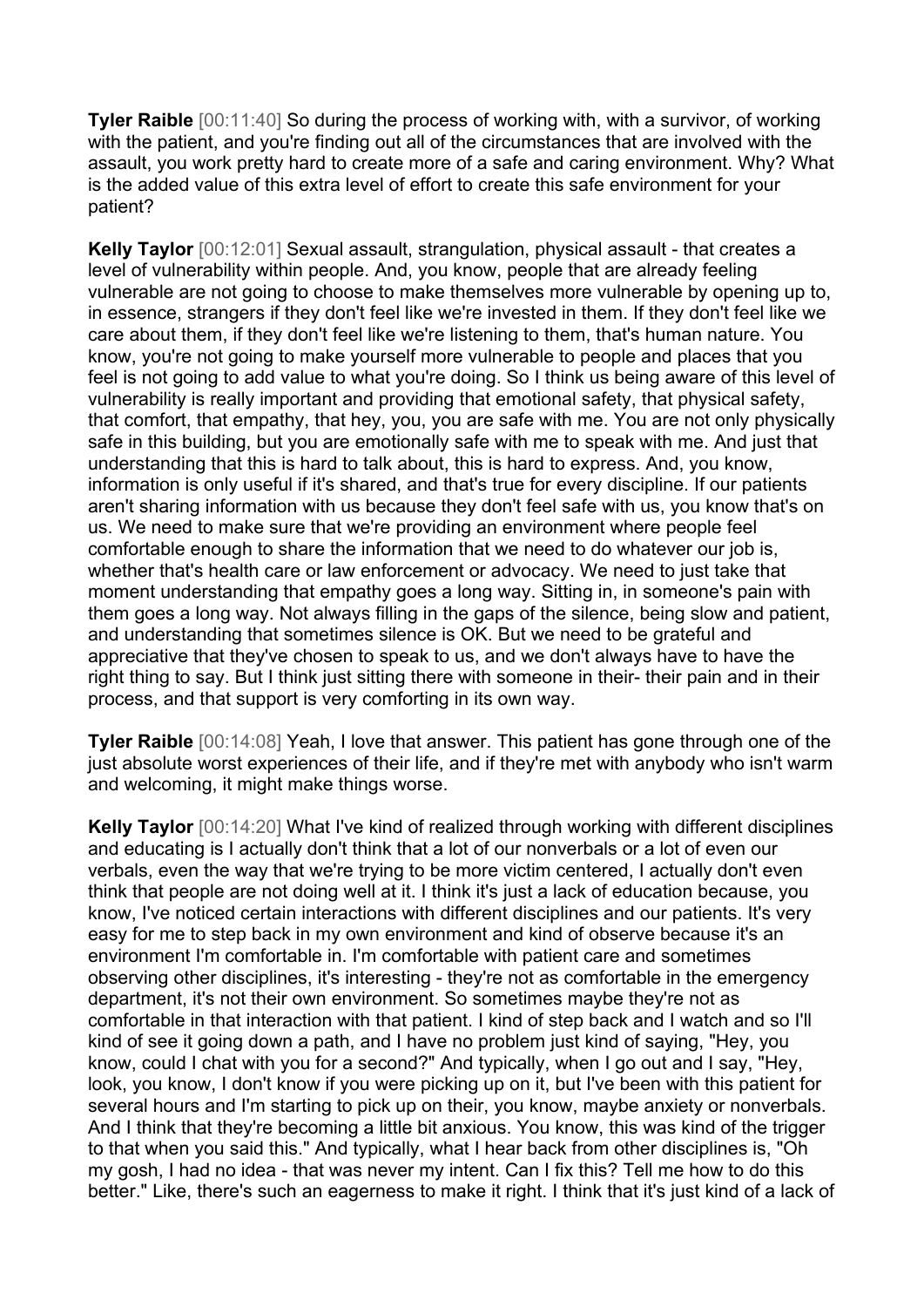understanding how to communicate with people in these situations. You know, you don't want to say the wrong thing and you don't want to do the wrong thing. And so you almost become more self-conscious instead of just having kind of natural interactions with people. So I really think that as we start to educate more and we start to learn more and we start to focus on trauma-informed communications, everyone will really become more comfortable with what that really looks like. And I think the biggest key is like supporting each other in that and not being afraid to say, "Hey, can I see you for a second?" Because, you know, I think we should give each other the opportunity to make on the spot corrections. I don't think we need to embarrass each other. I think we need to look at ourselves as a team. And if I see something is not going well and I feel like in that moment in a really respectful manner that I could possibly impact that turning into a positive interaction, you know, I say go for it, which also gets back to why it's really important to have these relationships ahead of time. You know, we know we're different disciplines, but sometimes to the patients, it just kind of all looks like one, one system, one process. In a way we almost have to make ourselves as healthcare providers, law enforcement, advocates, I think we almost have to make ourselves vulnerable too to understand that we're learning and we're growing and we're in a process. But at the end of the day, if this is a patient-centered, victim-centered approach, it doesn't matter. We just have to get in there and do the right thing.

**Tyler Raible**  $[00:17:03]$  I really love that sentiment. I want to switch gears a little bit because there was something that cropped up a couple of times and I really want to run it down. And it's this prevalence of strangulation when it comes to sexual assault cases, and you've mentioned strangulation a couple times. Are you seeing a lot of strangulation in sexual assault cases?

**Kelly Taylor** [00:17:20] We are seeing an increase in strangulation cases with and without sexual assault. It's interesting because I started to see an increase, but sometimes we have to know the right questions to ask. And so I think across the board, when you look at different hospitals, you'll get kind of varying feedback about what they're seeing. But what I always find interesting is the hospitals that have strangulation protocols that have, you know, non-fatal strangulation process, policies, assessments, things like that, they're seeing a lot more of these cases because they're educated, and they are asking the right questions and they have a process in place for identification. And so I think we're starting to see a lot more of the prevalence of strangulation with sexual assault. We're also seeing that increase in strangulation with sexual assault in domestic violence as well with current or ex partners. And so I think that this is something that we're going to start to really hear a lot about as people start to educate themselves and develop their own policies and strangulation assessments. So I think the key with almost seeing that increase is knowing what to look for and not always with strangulation, not always relying on the fact that there's going to be physical injury that's very obvious when a patient presents to, you know, a clinical setting - that's not always the case. There may be more symptoms that aren't so obvious. Patients will sometimes present with a hoarse or raspy voice or, you know, coughing or constantly clearing of the throat. They may complain of things like ringing in the ears or headaches, or things that just seem like a more obscure symptom and without that physical symptom that people think that that may be present, you know, on the neck or near the neck. And so I think it's really important to start getting that strangulation education so that we're able to identify it because not all victims will actually disclose the strangulation, especially when it's in conjunction with a sexual assault. And so what I found is as part of our sexual assault documentation, there's actually a question that we do ask about external pressure to the neck. And what we're finding more and more is now that when we ask this question that patients are saying yes, that actually that did occur to me and whether they're not focused on it because they don't understand the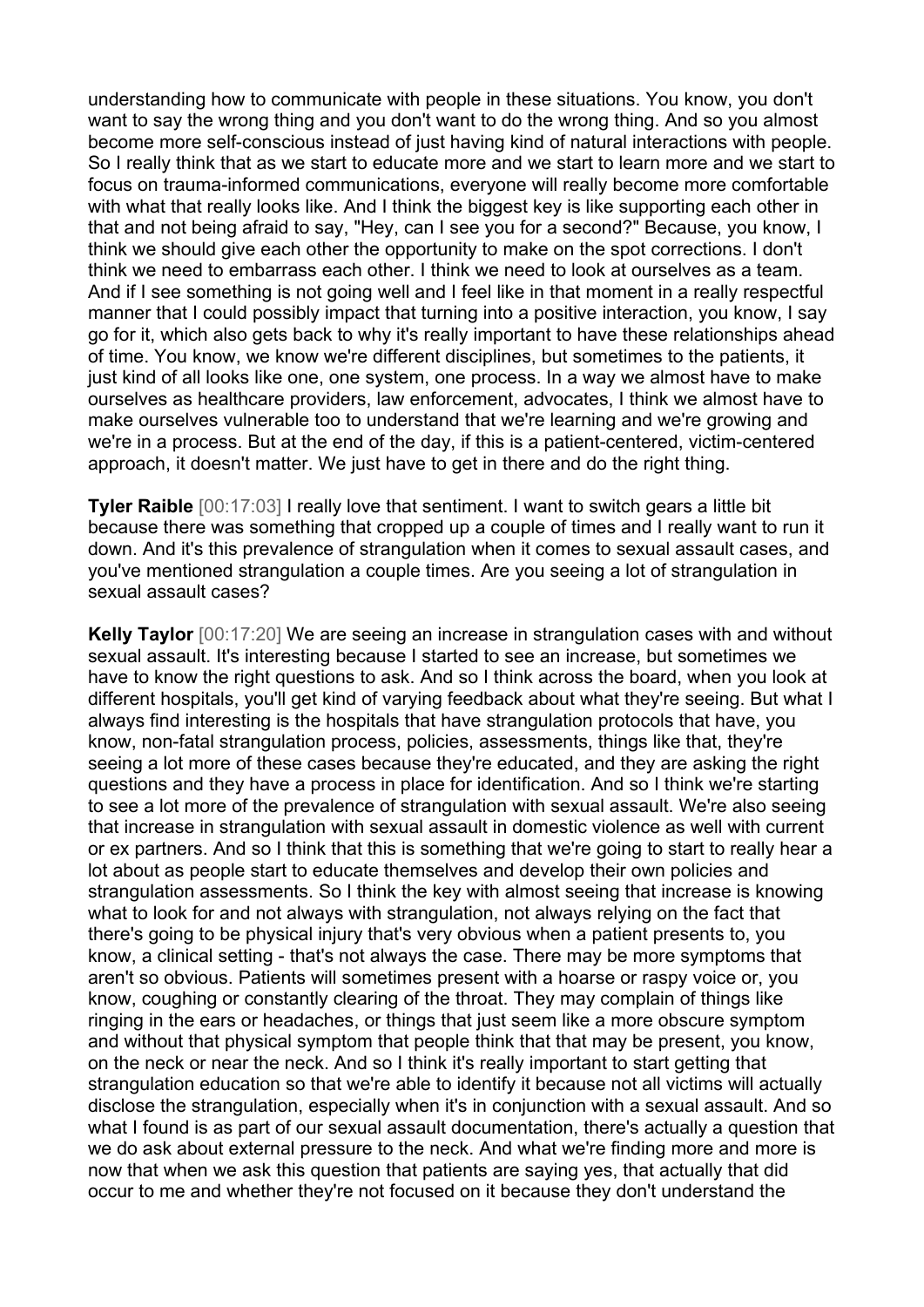severe medical implications of this or because of fragmented memory or because maybe in their opinion, it's not even that big of a deal because they survived. We're noticing that sometimes we're having to ask certain questions in order to better assist and have better patient outcomes.

**Tyler Raible** [00:20:06] Yeah, that all makes sense. I was really struck by some of the numbers I was reading and hearing - what may have been causing victims, survivors, patients to not disclose this information?

**Kelly Taylor** [00:20:17] I think that strangulation has not only been misunderstood by, you know, the medical community, the legal community, law enforcement, I think it's also been unrecognized and underdiagnosed. So I think if we, as you know, first responders are just now really kind of understanding this education piece and we're finally kind of changing our terminology and our verbiage and our understanding of how serious and fatal strangulation can actually be. I think it's our job to now educate our patients because if we've been under diagnosing and under treating for years just because we're now, we're really getting this education piece and we're finally recognizing how dangerous this can truly be. It's our job to educate our advocates and our law enforcement on just how medically dangerous strangulation can be. And it's interesting since I've kind of started getting out there and really saying, you know, strangulation is not only dangerous in the immediate, but it can have for several days and weeks after and then potentially lifelong implications, the immediate response that I get back from advocacy and law enforcement and legal is we had no idea. Thank you so much for telling us. We're going to handle these situations differently now. We're going to radio for EMS at a scene or we're going to encourage the victim to seek medical attention or we're going to give the hospital a call and tell them what we're hearing or seeing or observing. So I've gotten really positive feedback with the education that I'm providing. So I think now people are really starting to take notice and then as a result, they're handling these cases differently because they're educated. I mean, if you don't know and you think that a strangulation occurred, but now it's over and everything's OK, if you don't know that there's these secondary and third order effects that can have really negative, immediate, and lifelong impacts on a patient, that may just be where the care terminate.

**Tyler Raible** [00:22:23] Could you tell us what are some of the short-term and long-term effects of strangulation?

**Kelly Taylor** [00:22:27] Any time blood or oxygen is impeded and unable to get from the heart and lungs to the brain and then circulate back throughout the body, there's concerns for the immediate. There's concerns for long-term. So it's really important to have these patients evaluated and assessed just to make sure that there's not a carotid artery dissection or that there's anything with the cervical spine or anything like that that may cause kind of that immediate, life threatening damage. It's important to understand that, though the signs may not be very obvious, that when we hear things like there was a loss of consciousness or there was loss of bowel or bladder control, that definitely signals to clinicians that this could be a very dangerous strangulation. And it's really important that we're evaluating those patients to make sure that they're going to be stabilized and that they're going to be OK, that the oxygen saturation is remaining where it should be, and that there's no immediate medical or life-threatening effects that could occur. So it's really important that we're understanding how serious this can be. You know, you do worry about patients having strokes or seizures or memory impairment, things like that. And then also, you know, being concerned about the cumulative effects of multiple strangulations. That's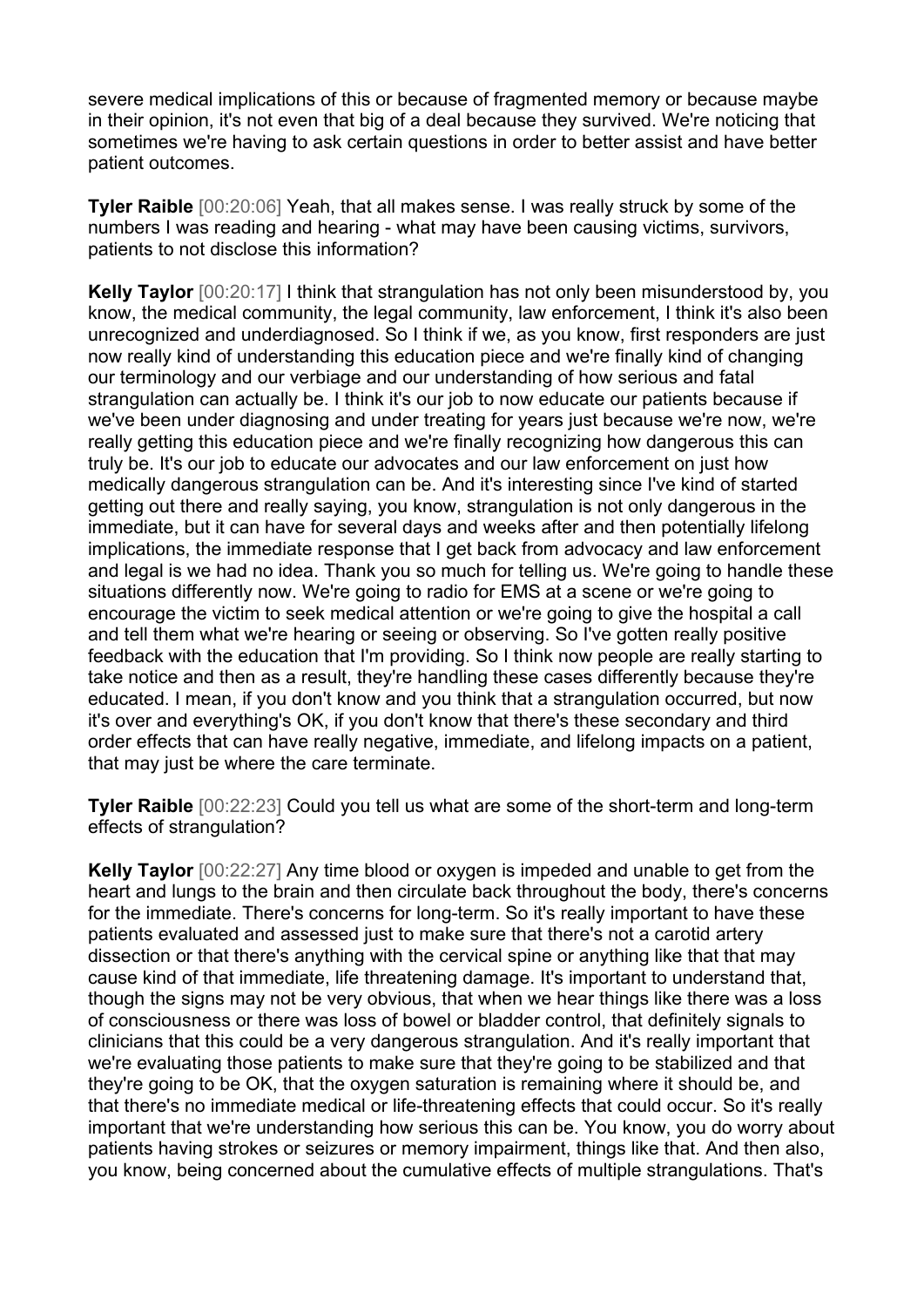another concern for just compounding these complications that may arise with patients from external pressure to the neck.

**Tyler Raible** [00:23:54] You'd mentioned the importance of education and training, especially with- with your team and the- the terminology that is associated with it. So is this something that you really work with your SANEs on?

**Kelly Taylor** [00:24:08] Yeah, Tyler. So choking from a medical standpoint is when there is something internally blocking the airway. So that's going to be inside the airway blocking airflow. And so, you know, people may think of that as when like a piece of food is caught in the throat so that that's technically what choking is as opposed to strangulation, which is going to be that external pressure on the neck, its structures, and the vessels. And so I don't think I've ever had a patient report that they've been strangled. It's, you know, typically the verbiage, the very common verbiage is choking, and that's perfectly fine. And that's acceptable. And I think as long as we clarify that for all intents and purposes, the choking is actually external pressure, I'm not going to correct my patients. I'm not going to do that. I'm just going to clarify that what they're talking about is in alignment with external pressure of strangulation, certainly never to be correcting our patients. But I think it's really important that we change our verbiage, that law enforcement and medical and advocacy and all these disciplines that deal with strangulation, that we're changing the way that we speak about it to accurately reflect what's occurring. So in our documentation and in our conversations and our education and our teaching, I think it's important that we're all using the term strangulation, which indicates external pressure and then just clarifying those details with our patients.

**Tyler Raible** [00:25:32] Kelly, when you're working with a victim, when you're working with a patient and you learn that strangulation is involved, are you worried about their safety at home? Do you look at this as a- a precursor to kind of more, more violence?

**Kelly Taylor** [00:25:44] Yes, absolutely. It can be. And so with our strangulation patients, safety concerns, so that's going to be part of our discharge safety planning. That's also going to be part of our discharge instructions. That's where we're going to have to really rely heavily on our outside resources, maybe through our advocacy, our social services, things like that just to make sure that there's protection orders in place, things like that that may address other concerns. Strangulation really is viewed as a precursor to homicide. And so it's really important that we are taking this seriously and that not only are we treating the emergent medical needs, but that we're also taking the next step to make sure that the patient is safe, to make sure that their family is safe, and to be sure that we are doing everything that we can possibly do to prevent this non-fatal strangulation from becoming a fatal strangulation.

**Tyler Raible** [00:26:35] Kelly, in previous conversations that we've had you've mentioned that in the future you're planning on working with a medical examiner on this issue. So can you tell us a little bit about that partnership and the work involved?

**Kelly Taylor** [00:26:46] Yeah, I'm excited. Medical examiner offices all across the country work with different local agencies, law enforcement, and medical as well. And so this is something I've kind of just been getting involved in and reaching out to, you know, with medical examiner cases, unfortunately, at that point, we're dealing with fatal strangulation cases. And so I think it's really important for me to learn from them to get at that preventative aspect and also to understand in a fatal strangulation case, what are we looking at? What are the signs? What are the symptoms? What's the internal damage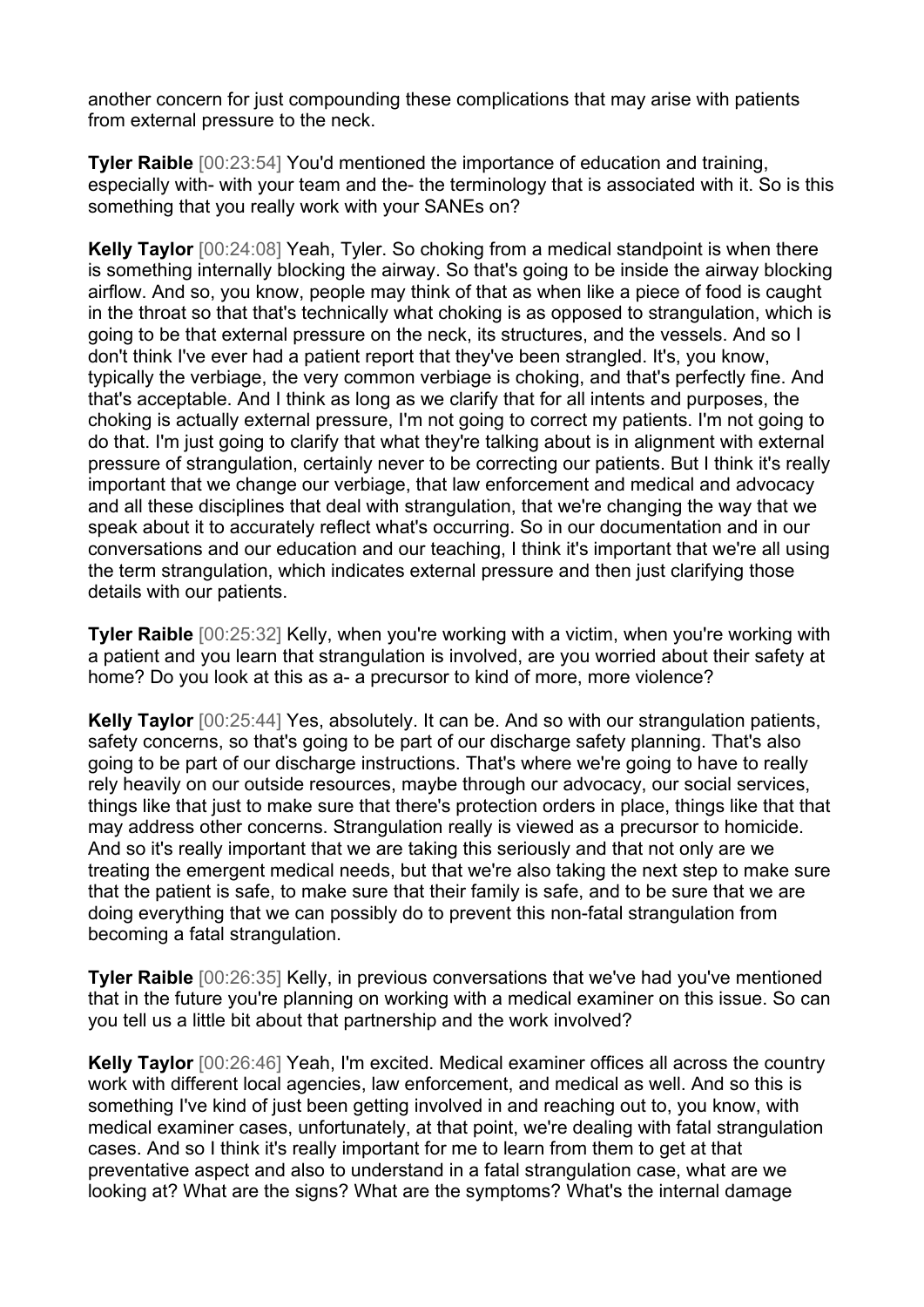that's been caused? What are the injuries that sometimes we can't see when a patient is in front of us. It's a very interesting perspective to work with those practitioners because I think it gives us more insight so that we can do work on the front end so that our cases don't end up with the medical examiner. I think it's all about lessons learned and understanding so that we can do better with the opportunities that we're given with our patients when they're sitting before us.

**Tyler Raible** [00:27:51] It's going to be better for you to see a patient than for the ME, right?

**Kelly Taylor** [00:27:55] Yeah, absolutely. And that's where it's really important for us all to come to the table and learn together and train together. We can catch signs and symptoms. We can gain their medical perspective on what they're seeing in fatal strangulation so that we don't miss things in non-fatal strangulation. So taking that medical knowledge that they have and that insight that they have and then applying it to our current practice, the current tests that we're ordering and studies, and taking that research and looking at it and saying we don't want to miss this. So what tests do we need to order to meet the gold standard so that we're making sure that we're providing the absolute best care so we have better patient outcomes?

**Tyler Raible** [00:28:34] Unfortunately, Kelly, we're running out of time. Is there anything you'd like to share with our listeners?

**Kelly Taylor** [00:28:38] Yeah, Tyler. You know, there is and I kind of thought about this and I could really reiterate all the teaching points that I've brought through this. But I think really what I wanted to end on was just words of encouragement for the people that are doing this work and then also for the victims and survivors that deal with sexual assault and strangulation. And so I really kind of wanted to end on that note. You know, over the past two years, first responders have been called on on astronomical ways. As a nurse working in a pandemic, it's been my honor and my joy to help those in need to help them heal, to make their life just a little bit easier physically and emotionally if I'm able to do that. When I graduated from nursing school, I understood that I would work through crisis and sickness and disease. And so the pandemic hasn't been the first time that I've had to put on personal protective equipment or masks or anything like that. But I think where I want to give gratitude and what never ceases to amaze me is that as I am donning that protective equipment and masks in emergency rooms, it's amazing to me who's standing by my side doing the same thing, saying "We're going to show up, we're going to be there, we're going to help." You know, it's the victim advocates, the police officers, the social workers, the forensic technicians, even the lawyers that have said, I'm going to walk into this house or the hospital or this shelter so that I can stand with our victims. And so I think, you know, we've highlighted it several times throughout this recording how important relationships are, and I really just want to end with that. The relationships are so important that multidisciplinary teams are so vital to what we do so that we can make our community stronger and we can make them safer. We have to support each other and we have to develop resources that don't break. We have to start having these conversations that sometimes make us really, really uncomfortable, and we have to keep having them because it's the only way that we're going to affect real and meaningful change. And I think just on a final note, I want to say to any victim of crime, any victim of sexual assault or violence, strangulation, you know, to the families and the friends that worry about them and grieve for them, and to the victims that sometimes feel like they're lost in the system. I want them to know that there are health care workers and there are nurses in emergency departments and clinics all over this country that think about them. And there's police